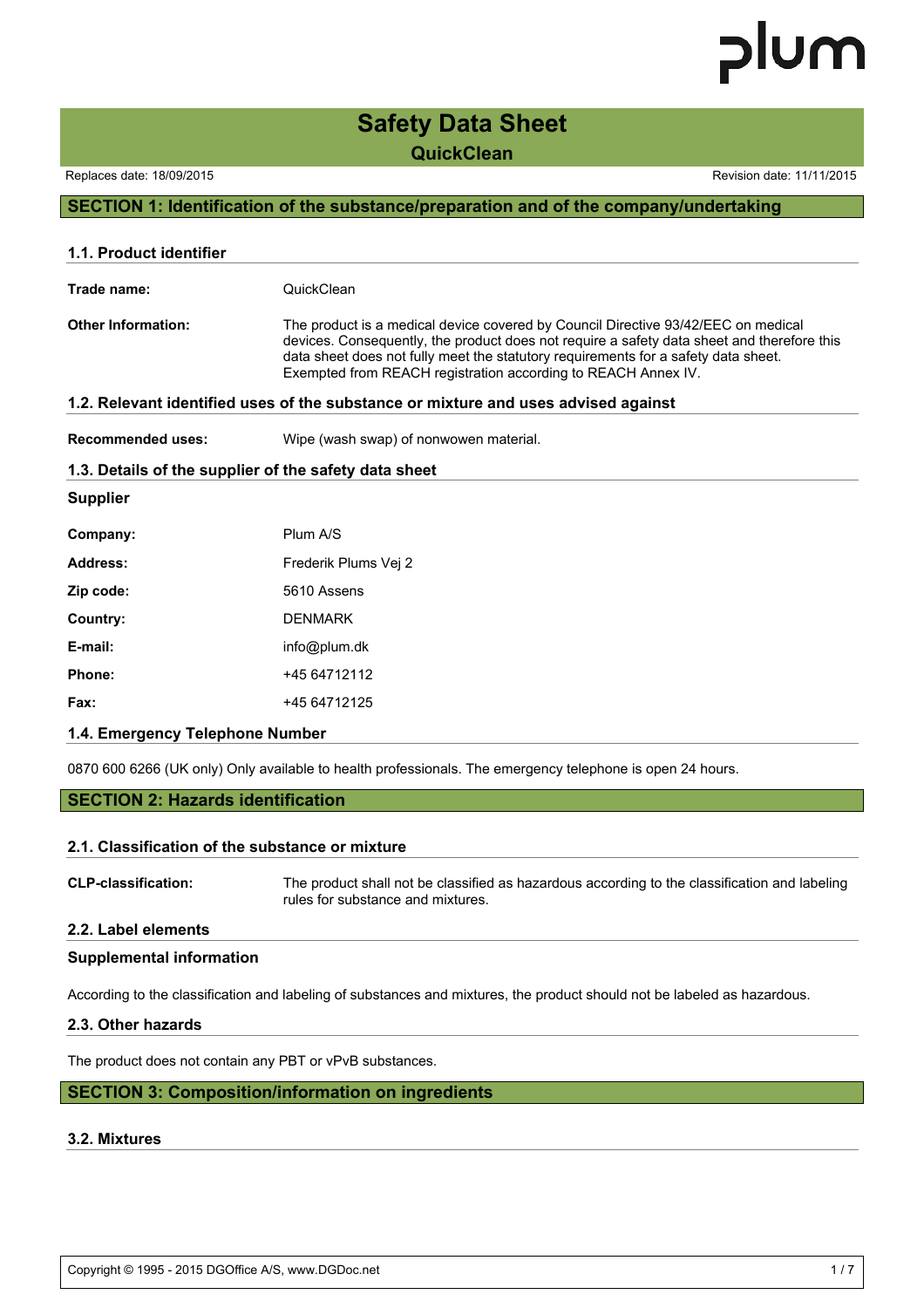### **Safety Data Sheet QuickClean**

Replaces date: 18/09/2015 **Replaces** date: 11/11/2015

Contains no substances subject to reporting requirements

#### **Ingredient comments:** Paper:

MG 40 g/m² +/-2% Adhesive 4 g/m² +/-2% Al-foil 7 my +/-2% Surlyn 23/m² +/-2%

Nonwoven: Weight 28 gr/m² Fibre: 44 % cellulose Rayon/polyester 36%

Wash liquid: Purified Water

#### **SECTION 4: First aid measures**

#### **4.1. Description of first aid measures**

| Inhalation:          | The product does not release hazardous vapours.                                                                                                                                                                                                                                                                                                                                                                                                                                                                                                                                  |  |  |
|----------------------|----------------------------------------------------------------------------------------------------------------------------------------------------------------------------------------------------------------------------------------------------------------------------------------------------------------------------------------------------------------------------------------------------------------------------------------------------------------------------------------------------------------------------------------------------------------------------------|--|--|
| Ingestion:           | Not applicable.                                                                                                                                                                                                                                                                                                                                                                                                                                                                                                                                                                  |  |  |
| <b>Skin contact:</b> | The product is intended to come into contact with the skin.                                                                                                                                                                                                                                                                                                                                                                                                                                                                                                                      |  |  |
| Eye contact:         | The product is intended for first aid, and its use should always be followed by a visit to the<br>doctor. If defects or adverse side effects are found during use, please report such defects or<br>side effects to Plum A/S, info@plum.dk by phone +45 6471 2112, so that the necessary<br>remedies can be initiated and the obligation to report serious adverse effects according to<br>Appendix VII item 4 of the Directive can be observed. Serious adverse effects should always<br>be reported to the Board of Health in the state in which the side effect has occurred. |  |  |
| General:             | When obtaining medical advice, show the safety data sheet or label.                                                                                                                                                                                                                                                                                                                                                                                                                                                                                                              |  |  |

#### **4.2. Most important symptoms and effects, both acute and delayed**

None known.

#### **4.3. Indication of any immediate medical attention and special treatment needed**

Treat symptoms. No special immediate treatment required.

#### **SECTION 5: Fire-fighting measures**

#### **5.1. Extinguishing media**

| Suitable extinguishing media:      | The product is not directly flammable. Choose extinguishing agents based on the<br>surrounding fire. Use water or water mist to cool non-ignited stock. |
|------------------------------------|---------------------------------------------------------------------------------------------------------------------------------------------------------|
| Unsuitable extinguishing<br>media: | Do not use water stream, as it may spread the fire.                                                                                                     |

#### **5.2. Special hazards arising from the substance or mixture**

The product is not directly flammable. Avoid inhalation of vapour and fumes - seek fresh air.

#### **5.3. Advice for fire-fighters**

Move containers from danger area if it can be done without risk. Avoid inhalation of vapour and flue gases - seek fresh air.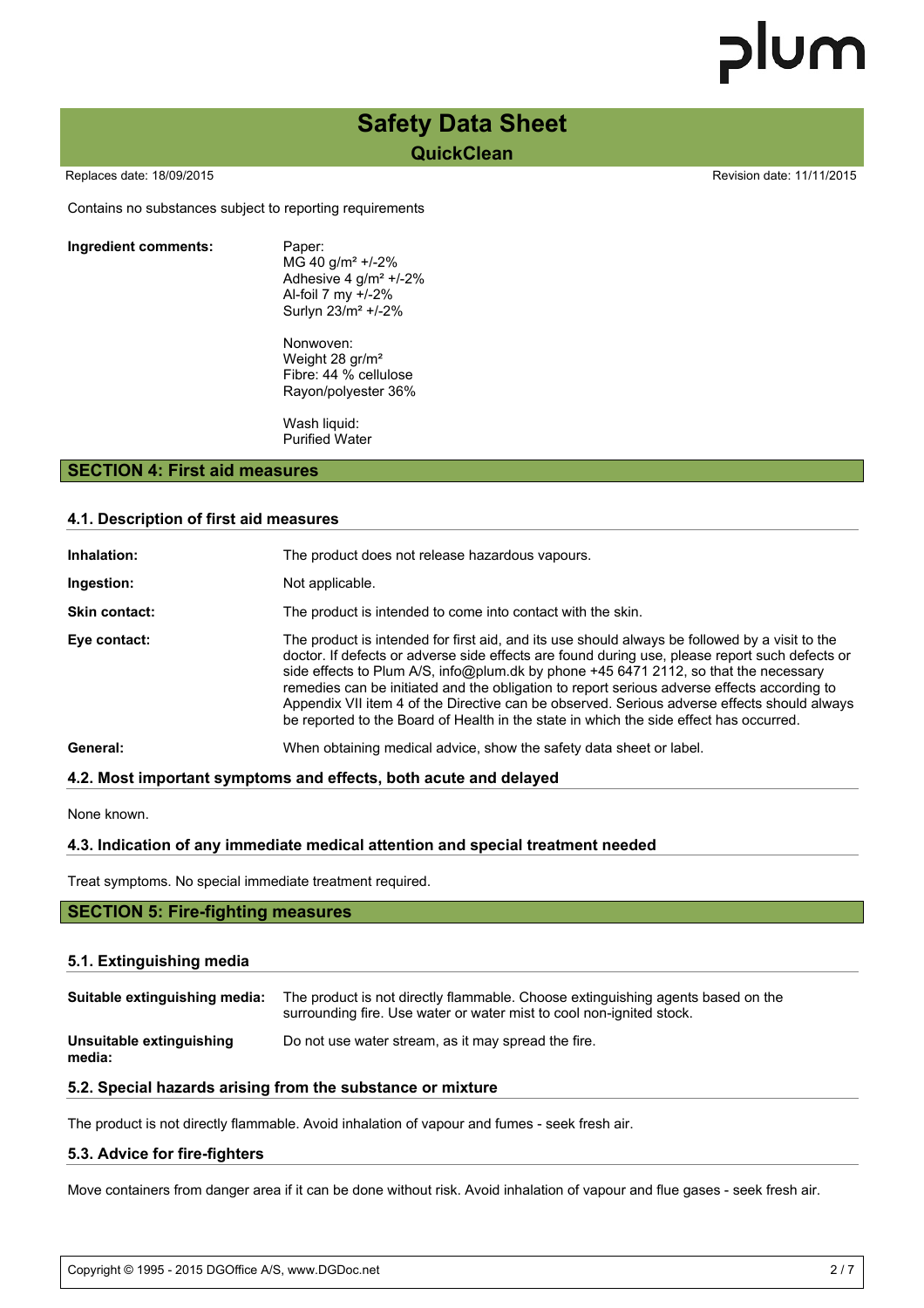### **Safety Data Sheet**

**QuickClean**

Replaces date: 18/09/2015 **Replaces** date: 11/11/2015

#### **SECTION 6: Accidental release measures**

#### **6.1. Personal precautions, protective equipment and emergency procedures**

**For non-emergency personnel:** Keep unnecessary personnel away.

**For emergency responders:** No special steps are necessary.

#### **6.2. Environmental precautions**

Avoid unnecessary release to the environment.

#### **6.3. Methods and material for containment and cleaning up**

Sweep up/collect spills for possible reuse or transfer to suitable waste containers.

#### **6.4. Reference to other sections**

See section 8 for type of protective equipment. See section 13 for instructions on disposal.

#### **SECTION 7: Handling and storage**

#### **7.1. Precautions for safe handling**

To ensure that the product remains sterile, the sealing must not be broken before use. Single use. Shelf life: 5 years from the manufacturing date.

#### **7.2. Conditions for safe storage, including any incompatibilities**

Keep in tightly closed original packaging.

#### **7.3. Specific end use(s)**

None.

#### **SECTION 8: Exposure controls/personal protection**

#### **8.1. Control parameters**

| Occupational exposure limit:                                            | Contains no substances subject to reporting requirements                |  |  |
|-------------------------------------------------------------------------|-------------------------------------------------------------------------|--|--|
| Legal basis:                                                            | EH40/2005 Workplace exposure limits incl. supplement from October 2007. |  |  |
| 8.2. Exposure controls                                                  |                                                                         |  |  |
| Appropriate engineering<br>controls:                                    | Wear the personal protective equipment specified below.                 |  |  |
| Personal protective equipment, Not required.<br>eye/face protection:    |                                                                         |  |  |
| <b>Personal protective equipment.</b> Not required.<br>hand protection: |                                                                         |  |  |
| Personal protective equipment, Not required.<br>skin protection:        |                                                                         |  |  |
| Personal protective equipment, Not required.<br>respiratory protection: |                                                                         |  |  |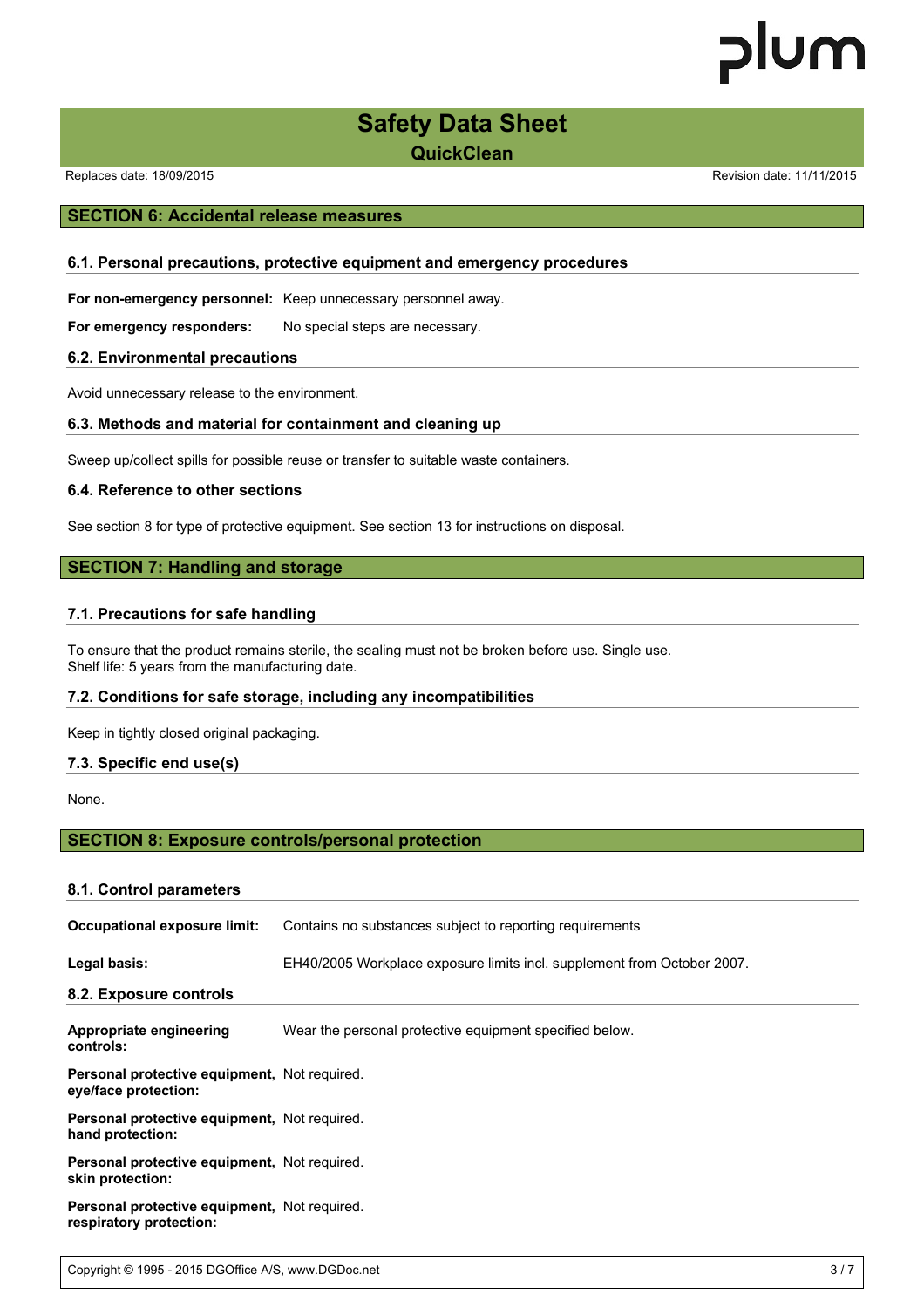### **Safety Data Sheet QuickClean**

Replaces date: 18/09/2015 **Replaces** date: 11/11/2015

Ensure compliance with local regulations for emissions.

**Environmental exposure controls:**

#### **SECTION 9: Physical and chemical properties**

#### **9.1. Information on basic physical and chemical properties**

| Parameter                               |                     | Value/unit                    |  |
|-----------------------------------------|---------------------|-------------------------------|--|
| State                                   | Napkin with liquid. |                               |  |
| Colour                                  | White               |                               |  |
| Odour                                   | <b>Neutral</b>      |                               |  |
| Solubility                              | Not applicable.     |                               |  |
| <b>Explosive properties</b>             | Non-explosive       |                               |  |
| Oxidising properties                    | Non-oxidising.      |                               |  |
| Parameter                               | Value/unit          | <b>Remarks</b>                |  |
| pH (solution for use)                   | 7                   | Value for the cleaning fluid. |  |
| pH (concentrate)                        | No data             |                               |  |
| Melting point                           | 0 °C                | Value for the cleaning fluid. |  |
| Freezing point                          | 0 °C                | Value for the cleaning fluid. |  |
| Initial boiling point and boiling range | 100 °C              | Value for the cleaning fluid. |  |
| Flash Point                             | No data             |                               |  |
| Evaporation rate                        | No data             |                               |  |
| Flammability (solid, gas)               | No data             |                               |  |
| <b>Flammability limits</b>              | No data             |                               |  |
| <b>Explosion limits</b>                 | No data             |                               |  |
| Vapour pressure                         | No data             |                               |  |
| Vapour density                          | No data             |                               |  |
| Relative density                        |                     | Value for the cleaning fluid. |  |
| Partition coefficient n-octonol/water   | No data             |                               |  |
| Auto-ignition temperature               | No data             |                               |  |
| Decomposition temperature               | No data             |                               |  |
| Viscosity                               | No data             |                               |  |
| Odour threshold                         | No data             |                               |  |

**9.2 Other information**

**Other Information:** None.

#### **SECTION 10: Stability and reactivity**

#### **10.1. Reactivity**

Not reactive.

#### **10.2. Chemical stability**

The product is stable when used in accordance with the supplier's directions.

#### **10.3. Possibility of hazardous reactions**

No risk of hazardous reactions.

#### **10.4. Conditions to avoid**

Keep from drying out.

Copyright © 1995 - 2015 DGOffice A/S, www.DGDoc.net 4 / 7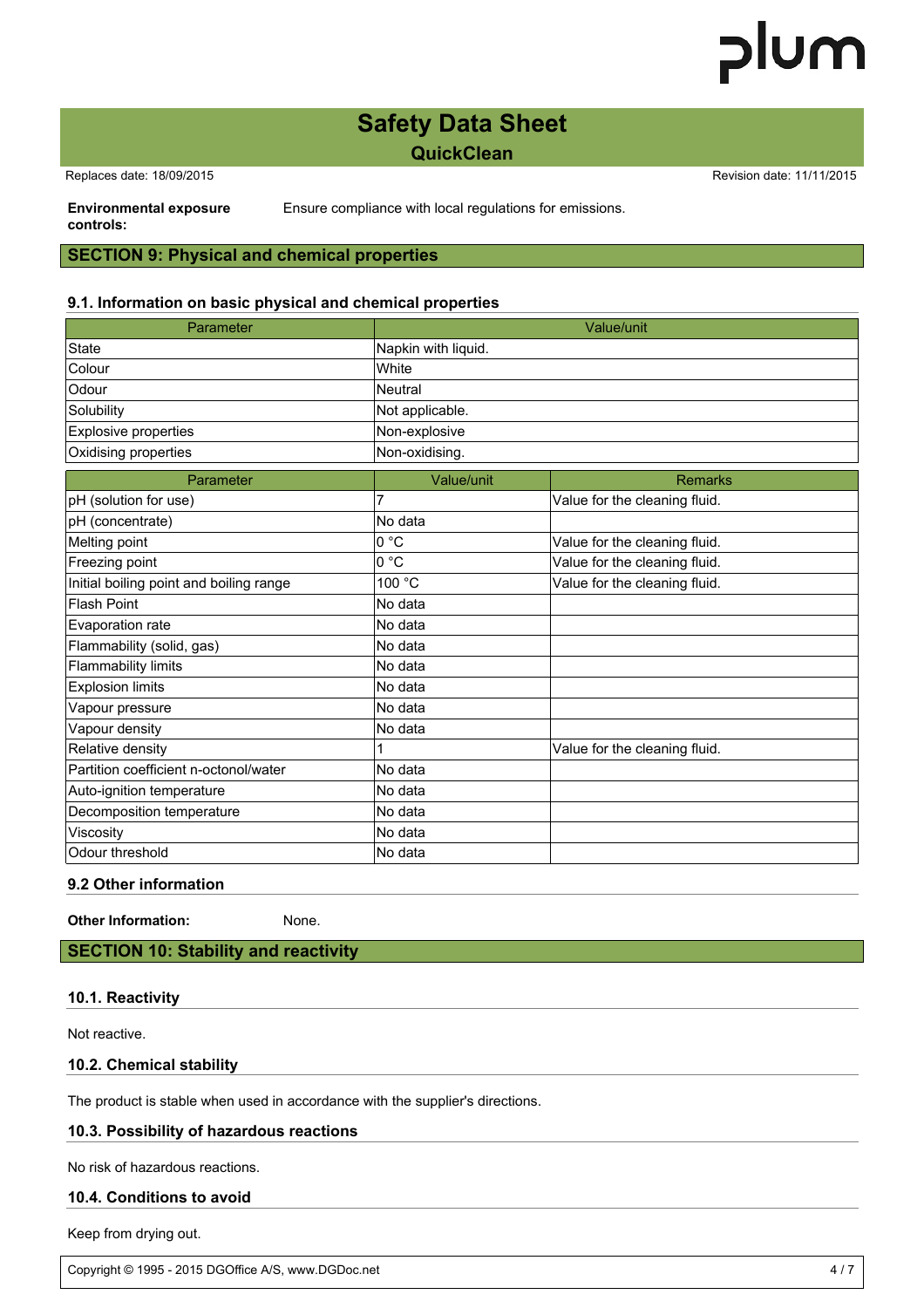### **Safety Data Sheet QuickClean**

Replaces date: 18/09/2015 **Replaces** date: 11/11/2015

#### **10.5. Incompatible materials**

None known.

#### **10.6. Hazardous decomposition products**

None known.

#### **SECTION 11: Toxicological information**

#### **11.1. Information on toxicological effects**

| <b>Acute toxicity - oral:</b>                              | The product does not have to be classified.     |
|------------------------------------------------------------|-------------------------------------------------|
| <b>Acute toxicity - dermal:</b>                            | The product does not have to be classified.     |
| <b>Acute toxicity - inhalation:</b>                        | No hazards.                                     |
| <b>Skin corrosion/irritation:</b>                          | The product does not have to be classified.     |
| Serious eye damage/eye<br>irritation:                      | The product does not have to be classified.     |
| <b>Respiratory sensitisation or</b><br>skin sensitisation: | The product does not have to be classified.     |
| Germ cell mutagenicity:                                    | The product does not have to be classified.     |
| <b>Carcinogenic properties:</b>                            | The product does not have to be classified.     |
| <b>Reproductive toxicity:</b>                              | The product does not have to be classified.     |
| <b>Single STOT exposure:</b>                               | The product does not release hazardous vapours. |
| <b>Repeated STOT exposure:</b>                             | No hazards.                                     |
| <b>Aspiration hazard:</b>                                  | No hazards.                                     |
| Other toxicological effects:                               | None known.                                     |

#### **SECTION 12: Ecological information**

#### **12.1. Toxicity**

The product does not have to be classified.

#### **12.2. Persistence and degradability**

Test data are not available.

#### **12.3. Bioaccumulative potential**

Test data are not available.

#### **12.4. Mobility in soil**

Test data are not available.

Copyright © 1995 - 2015 DGOffice A/S, www.DGDoc.net 5 / 7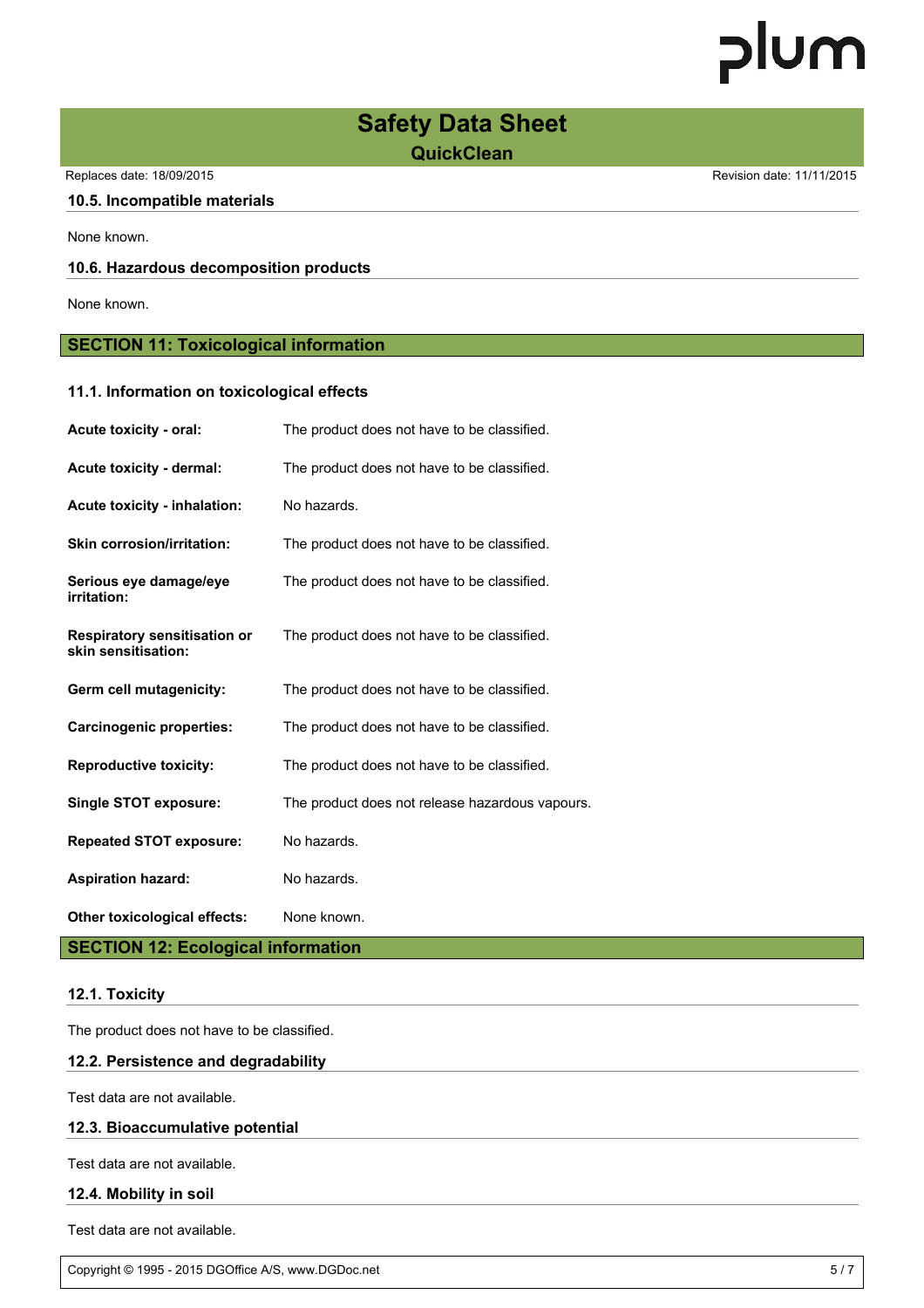# lum

### **Safety Data Sheet**

**QuickClean**

Replaces date: 18/09/2015 Replaces date: 11/11/2015

#### **12.5. Results of PBT and vPvB assessment**

The product does not contain any PBT or vPvB substances.

#### **12.6. Other adverse effects**

None known.

#### **SECTION 13: Disposal considerations**

#### **13.1. Waste treatment methods**

Contact the local authorities.

Empty, cleansed packaging should be disposed of for recycling. Avoid unnecessary release to the environment.

Depending on the actual use:

16 01 99 wastes not otherwise specified

18 01 03\*wastes whose collection and disposal is subject to special requirements in order to prevent infection 18 01 04 wastes whose collection and disposal is not subject to special requirements in order to prevent infection (for example dressings, plaster casts, linen, disposable clothing, diapers)

#### **SECTION 14: Transport information**

| 14.1. UN-No.:<br>14.2. UN proper shipping<br>name:<br>14.3. Transport hazard<br>class(es): | Not applicable.<br>Not applicable.<br>Not applicable. | 14.4. Packing group:<br>14.5. Environmental<br>hazards: | Not applicable.<br>Not applicable. |
|--------------------------------------------------------------------------------------------|-------------------------------------------------------|---------------------------------------------------------|------------------------------------|
|--------------------------------------------------------------------------------------------|-------------------------------------------------------|---------------------------------------------------------|------------------------------------|

#### **14.6. Special precautions for user**

None.

#### **14.7. Transport in bulk according to Annex II of MARPOL73/78 and the IBC code**

Not applicable.

#### **SECTION 15: Regulatory information**

#### **15.1. Safety, health and environmental regulations/legislation specific for the substance or mixture**

**Special Provisions:** None.

#### **15.2. Chemical Safety Assessment**

**Other Information:** Chemical safety assessment has not been performed.

**SECTION 16: Other information**

#### **Version history and indication of changes**